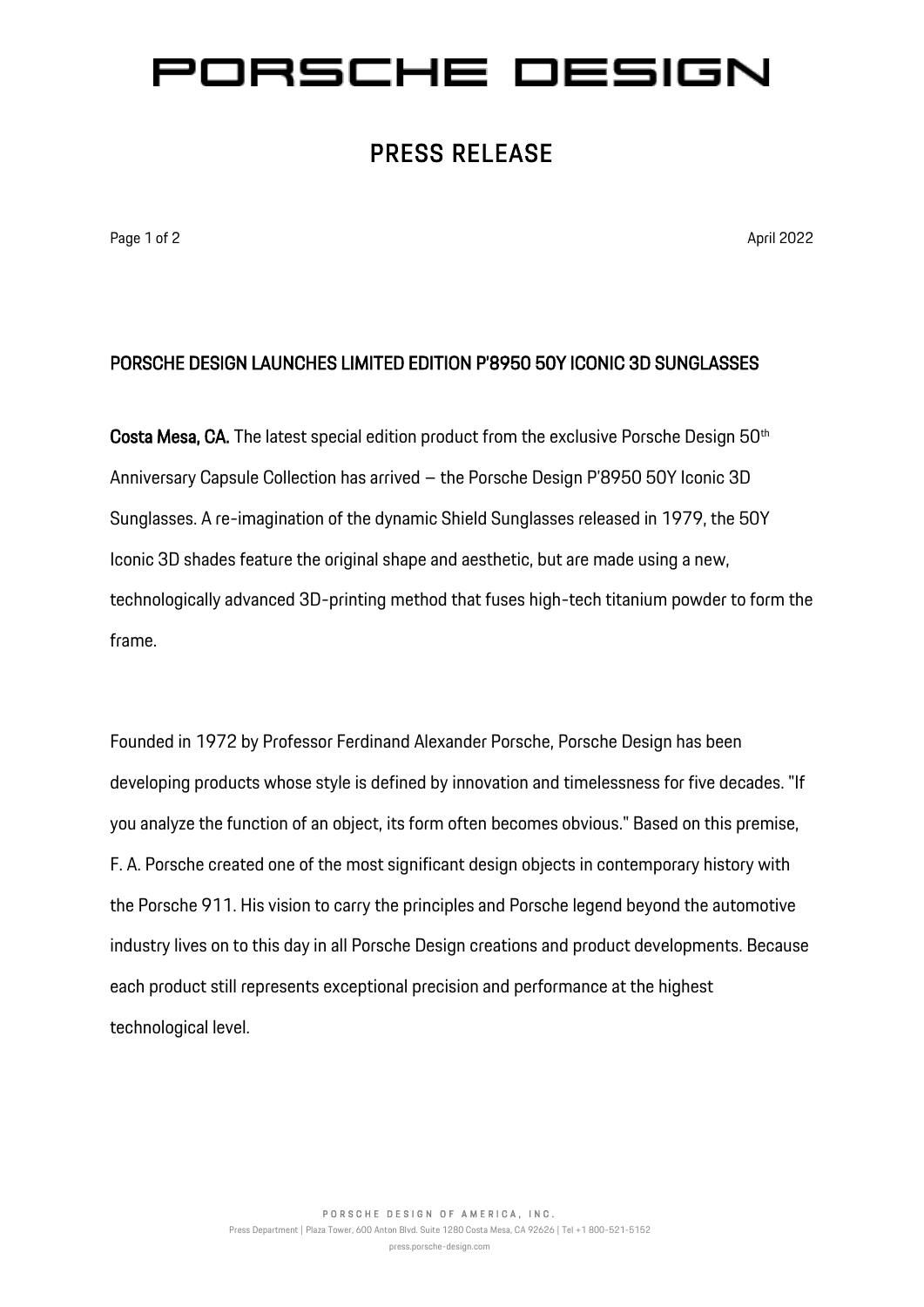## ORSCHE DESIGN

### PRESS RELEASE

50 years of unique design

Page 2 of 3 April 2022

#### The 50Y Iconic 3D

With the P'8950 50Y Iconic 3D Sunglasses Porsche Design presents an all-new frame which acknowledges the past, celebrates the present and prepares for the future. The original P'8479 Shield Glasses left a timeless, lasting impression and quickly became one of Porsche Design's most recognized eyewear styles. The frame of the new P'8950 50Y Iconic 3D combines technical sophistication and a future-oriented design. Using a complex 3D printing process created in Germany, high-tech titanium powder is melted with a laser and applied in thousands of fine layers in order to create the exceptional frame, which becomes a dynamic play of changing material thicknesses and dimensions. Futuristic hooks, which hold the modern shield lens in the surrounding titanium frame, ensure a striking touch which is characteristic of the brand. The temples made of high-performance plastic RXP® provide exceptional wearing comfort and an optimal fit. Limited to 911 pieces worldwide, the exclusive style comes in a high-quality 50Y Porsche Design wooden gift box with a 50Y eyeglass cleaning cloth. The strictly limited Porsche Design P'8950 50Y Iconic 3D glasses are available at Porsche Design stores, online at [www.porsche-design.com](http://www.porsche-design.com/) an[d shop.porsche.com,](http://shop.porsche.com/) as well as in selected

retail outlets, at a RRP of \$1,800.